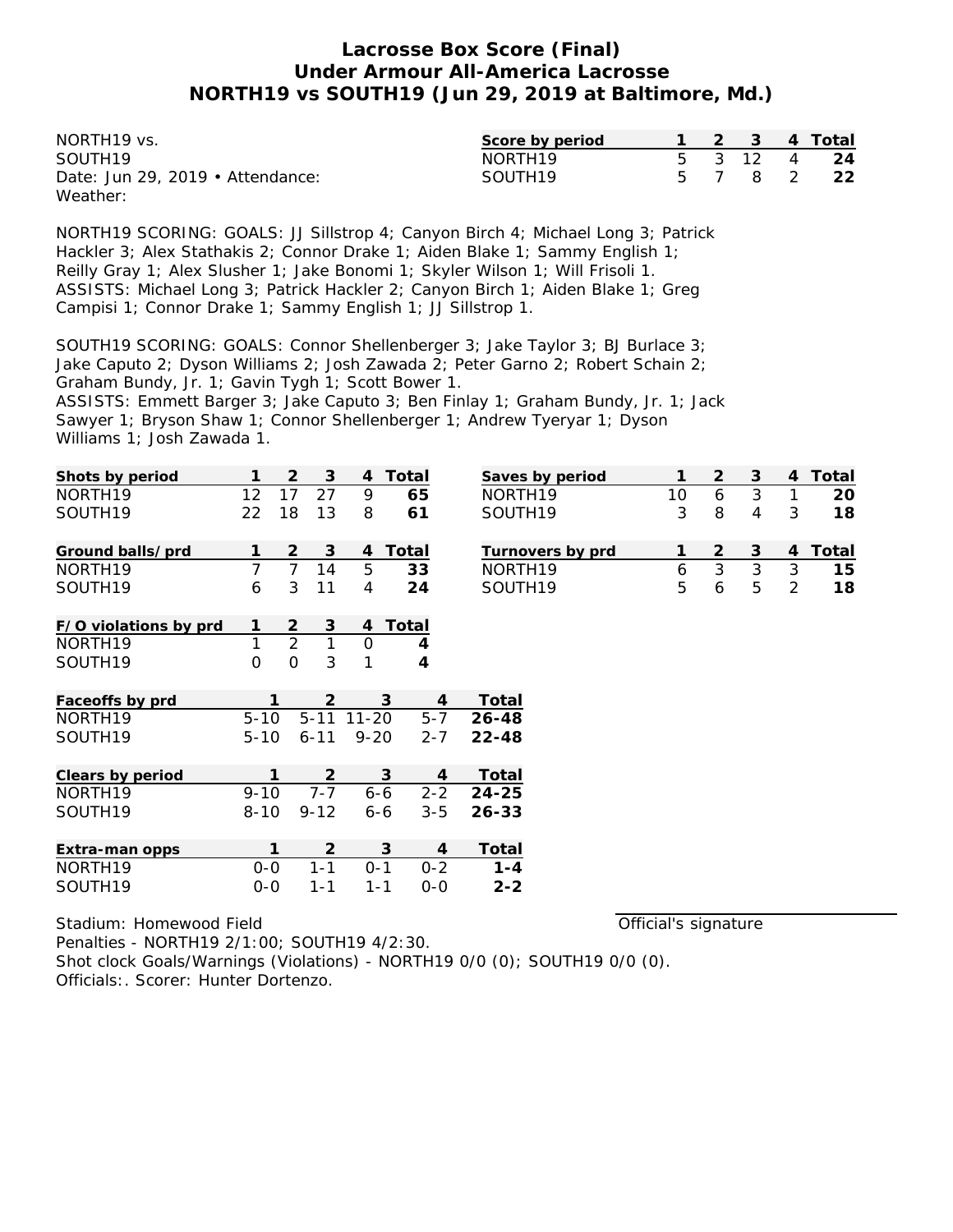# **SOUTH19**

| Pos                | ## | Player               | G                        | A                        | Pts Sh                   |                          | <b>SO</b>                | <b>GB</b>                | Face           | TO             | СT                       | Pens       |
|--------------------|----|----------------------|--------------------------|--------------------------|--------------------------|--------------------------|--------------------------|--------------------------|----------------|----------------|--------------------------|------------|
| a                  | 4  | Jake Taylor          | 3                        | $\overline{a}$           | 3                        | 7                        | 6                        |                          |                |                |                          |            |
| m                  | 5  | Graham Bundy, Jr.    | 1                        | 1                        | $\overline{2}$           | 7                        | $\overline{4}$           | 1                        |                | 1              | $\overline{a}$           |            |
| d                  | 7  | Scott Bower          | 1                        | $\overline{a}$           | 1                        | 1                        | 1                        | 1                        |                |                | 1                        |            |
| a                  | 9  | Dyson Williams       | 2                        | 1                        | 3                        | 6                        | 3                        | $\qquad \qquad -$        |                | 1              | $\overline{\phantom{0}}$ |            |
| m                  | 10 | Jake Caputo          | 2                        | 3                        | 5                        | 7                        | 5                        | $\overline{2}$           |                |                | -                        | $1 - 1:00$ |
| m                  | 12 | Jack Sawyer          | $\overline{a}$           | 1                        | 1                        | $\overline{4}$           | $\overline{2}$           | $\overline{a}$           |                | 2              | 1                        |            |
| d                  | 18 | Max Schalit          | $\overline{\phantom{a}}$ |                          | $\overline{\phantom{a}}$ | $\overline{\phantom{a}}$ | $\overline{\phantom{0}}$ | $\overline{\phantom{0}}$ |                |                |                          | $1 - 0:30$ |
| a                  | 20 | Connor Shellenberg   | 3                        | 1                        | 4                        | 6                        | 6                        | 1                        |                |                |                          |            |
| d                  | 22 | Cam Henry            |                          |                          |                          |                          |                          | $\overline{2}$           |                |                |                          |            |
| g                  | 36 | Christian Tomei      | $\overline{\phantom{a}}$ |                          |                          |                          |                          | $\overline{2}$           |                | 1              |                          |            |
|                    |    | -- Substitutes --    |                          |                          |                          |                          |                          |                          |                |                |                          |            |
|                    | 6  | Gavin Tygh           | 1                        |                          | 1                        | 3                        | 1                        | 4                        | $9 - 24$       | 1              |                          |            |
|                    | 8  | Robert Schain        |                          | $\overline{a}$           | $\overline{2}$           | 5                        | 3                        |                          |                | 3              | -                        |            |
|                    | 11 | James Donaldson      | $\overline{\phantom{a}}$ |                          | $\overline{a}$           | $\overline{a}$           |                          |                          |                |                |                          | $1 - 0:30$ |
|                    | 13 | Bryson Shaw          | $\overline{\phantom{0}}$ | 1                        | 1                        | $\overline{a}$           |                          |                          |                |                |                          |            |
|                    | 14 | <b>Tim Marcille</b>  | -                        |                          | -                        | -                        | $\overline{\phantom{0}}$ | 1                        |                | -              | -                        |            |
|                    | 15 | <b>Emmett Barger</b> |                          | 3                        | 3                        | $\overline{2}$           | $\overline{2}$           | $\overline{2}$           |                | 1              | 1                        |            |
|                    | 16 | Peter Garno          | 2                        | $\overline{\phantom{0}}$ | $\overline{2}$           | 6                        | 4                        | $\overline{a}$           |                |                | -                        |            |
|                    | 17 | <b>BJ</b> Burlace    | 3                        | $\overline{\phantom{0}}$ | 3                        | 4                        | 3                        | 1                        | $\overline{a}$ | 3              | -                        |            |
|                    | 21 | Josh Zawada          | $\mathcal{P}$            | 1                        | 3                        | $\overline{2}$           | $\mathcal{P}$            | $\mathbf{1}$             |                |                | -                        |            |
|                    | 23 | Ben Finlay           | $\overline{a}$           | 1                        | 1                        | $\overline{a}$           | $\overline{a}$           | $\overline{2}$           |                | $\overline{2}$ | $\overline{a}$           |            |
|                    | 25 | Andrew Tyeryar       |                          | 1                        | 1                        | 1                        |                          | 4                        | $13 - 24$      | $\overline{2}$ | -                        | $1 - 0:30$ |
|                    |    | Totals               | 22                       | 14                       | 36                       | 61                       | 42                       | 24                       | $22 - 48$      | 18             | 3                        | $4 - 2:30$ |
|                    |    |                      |                          |                          |                          |                          |                          |                          |                |                |                          |            |
| #                  |    | Goalkeepers          | <b>Minutes</b>           |                          | GА                       | W/L                      |                          | Saves                    |                |                |                          |            |
| 36                 |    | Christian Tomei      | 30:00                    |                          | 8                        |                          |                          |                          | 11             |                |                          |            |
| Tim Marcille<br>14 |    |                      | 30:00                    |                          | 7<br>16                  |                          |                          |                          |                |                |                          |            |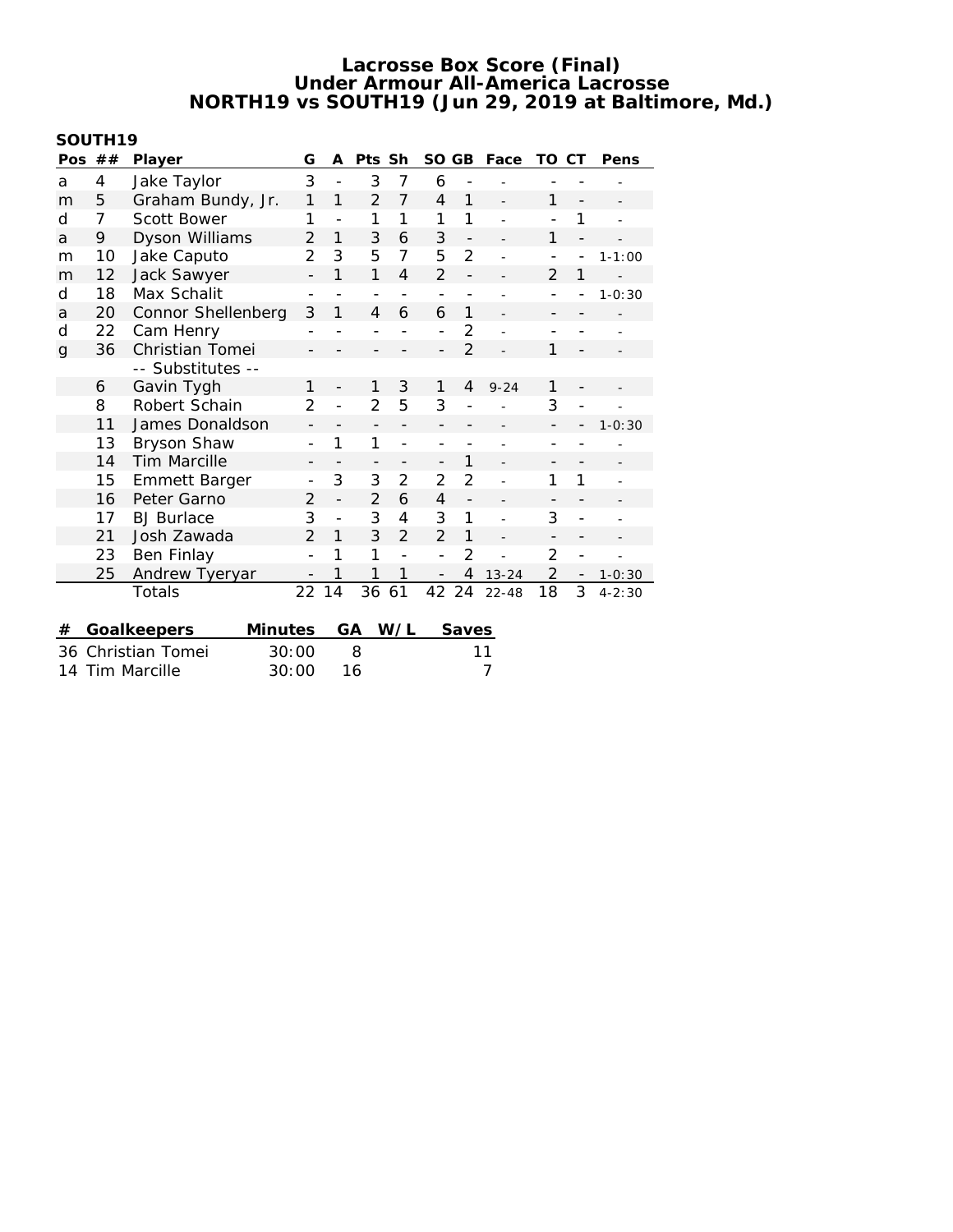### **NORTH19**

| Pos                 | ## | Player            | G                        | A                            | Pts                      | Sh             | <b>SO</b>                | GB                       | Face           | ТO                       | СT                       | Pens       |
|---------------------|----|-------------------|--------------------------|------------------------------|--------------------------|----------------|--------------------------|--------------------------|----------------|--------------------------|--------------------------|------------|
| a                   | 4  | Canyon Birch      | 4                        | $\mathbf{1}$                 | 5                        | 5              | 5                        |                          |                | 1                        |                          |            |
| m                   | 9  | Connor Drake      | 1                        | 1                            | $\overline{2}$           | $\overline{7}$ | 3                        | 1                        | $1 - 1$        | $\overline{\phantom{m}}$ | $\overline{\phantom{0}}$ |            |
| m                   | 12 | Sammy English     | 1                        | 1                            | 2                        | 3              | 2                        | 1                        |                | 1                        | $\overline{a}$           |            |
| a                   | 14 | Skyler Wilson     | 1                        |                              | 1                        | $\overline{2}$ | 1                        | $\overline{a}$           |                | $\overline{\phantom{m}}$ |                          |            |
| a                   | 20 | Dylan Pallonetti  | $\overline{\phantom{a}}$ |                              | $\overline{\phantom{0}}$ | 5              | 4                        | 1                        |                | 1                        | $\overline{a}$           |            |
| $\mathsf{g}$        | 24 | Liam Entenmann    | -                        |                              | $\qquad \qquad -$        |                | $\overline{a}$           | 1                        |                | $\overline{\phantom{0}}$ | -                        |            |
| m                   | 26 | Jake Bonomi       | 1                        |                              | 1                        | 5              | 4                        | 1                        |                | 1                        | $\overline{\phantom{a}}$ | $1 - 0:30$ |
| d                   | 28 | Ryan Schriber     |                          |                              |                          |                |                          | 1                        | $0 - 1$        | 1                        | 1                        |            |
|                     |    | -- Substitutes -- |                          |                              |                          |                |                          |                          |                |                          |                          |            |
|                     | 5  | JJ Sillstrop      | $\overline{4}$           | 1                            | 5                        | 7              | 4                        | 1                        |                | $\overline{2}$           |                          |            |
|                     | 6  | Will Frisoli      | 1                        |                              | 1                        | 1              | 1                        | 7                        | $0 - 1$        | $\overline{2}$           |                          |            |
|                     | 7  | Michael Long      | 3                        | 3                            | 6                        | 6              | 4                        | $\overline{2}$           |                | $\overline{a}$           | 1                        |            |
|                     | 8  | Alex Slusher      | 1                        |                              | 1                        | 5              | $\overline{2}$           | 1                        | $\overline{a}$ | 1                        | 1                        |            |
|                     | 11 | Logan McNaney     | $\overline{\phantom{m}}$ |                              | $\overline{\phantom{0}}$ |                | $\overline{a}$           | 1                        | $\overline{a}$ |                          |                          |            |
|                     | 13 | Quentin Matsui    | $\overline{\phantom{0}}$ | $\qquad \qquad \blacksquare$ | $\qquad \qquad -$        |                | $\overline{a}$           | 3                        | $\overline{a}$ |                          |                          |            |
|                     | 15 | Patrick Hackler   | 3                        | $\overline{2}$               | 5                        | 6              | 3                        | $\overline{2}$           | $0 - 1$        | 3                        | $\overline{\phantom{0}}$ |            |
|                     | 17 | Greg Campisi      | $\overline{\phantom{a}}$ | 1                            | 1                        |                | $\overline{a}$           | 2                        | $0 - 3$        |                          |                          |            |
|                     | 21 | Kenny Brower      | $\overline{\phantom{a}}$ |                              | $\qquad \qquad -$        |                | $\overline{\phantom{0}}$ | -                        |                |                          |                          |            |
|                     | 22 | Reilly Gray       | 1                        | $\overline{a}$               | 1                        | 6              | 4                        | $\overline{\phantom{0}}$ |                |                          |                          |            |
|                     | 23 | Alex Stathakis    | 2                        | $\overline{\phantom{0}}$     | $\overline{2}$           | 3              | 3                        | 5                        | $25 - 41$      | 1                        | $\overline{\phantom{0}}$ | $1 - 0:30$ |
|                     | 25 | Aiden Blake       | 1                        | 1                            | 2                        | 4              | 2                        | 1                        |                | 1                        |                          |            |
|                     | 27 | Colin Hart        |                          |                              |                          |                |                          | $\overline{2}$           |                | $\qquad \qquad -$        | $\qquad \qquad -$        |            |
|                     |    | Totals            | 24                       | 11                           | 35                       | 65             | 42                       | 33                       | $26 - 48$      | 15                       | 3                        | $2 - 1:00$ |
|                     |    |                   |                          |                              |                          |                |                          |                          |                |                          |                          |            |
| #                   |    | Goalkeepers       | Minutes                  |                              | GА                       | W/L            |                          | Saves                    |                |                          |                          |            |
| 24                  |    | Liam Entenmann    | 30:00                    |                              | 10                       |                |                          |                          | 4              |                          |                          |            |
| Logan McNaney<br>11 |    |                   | 30:00                    |                              | 12                       | 16             |                          |                          |                |                          |                          |            |